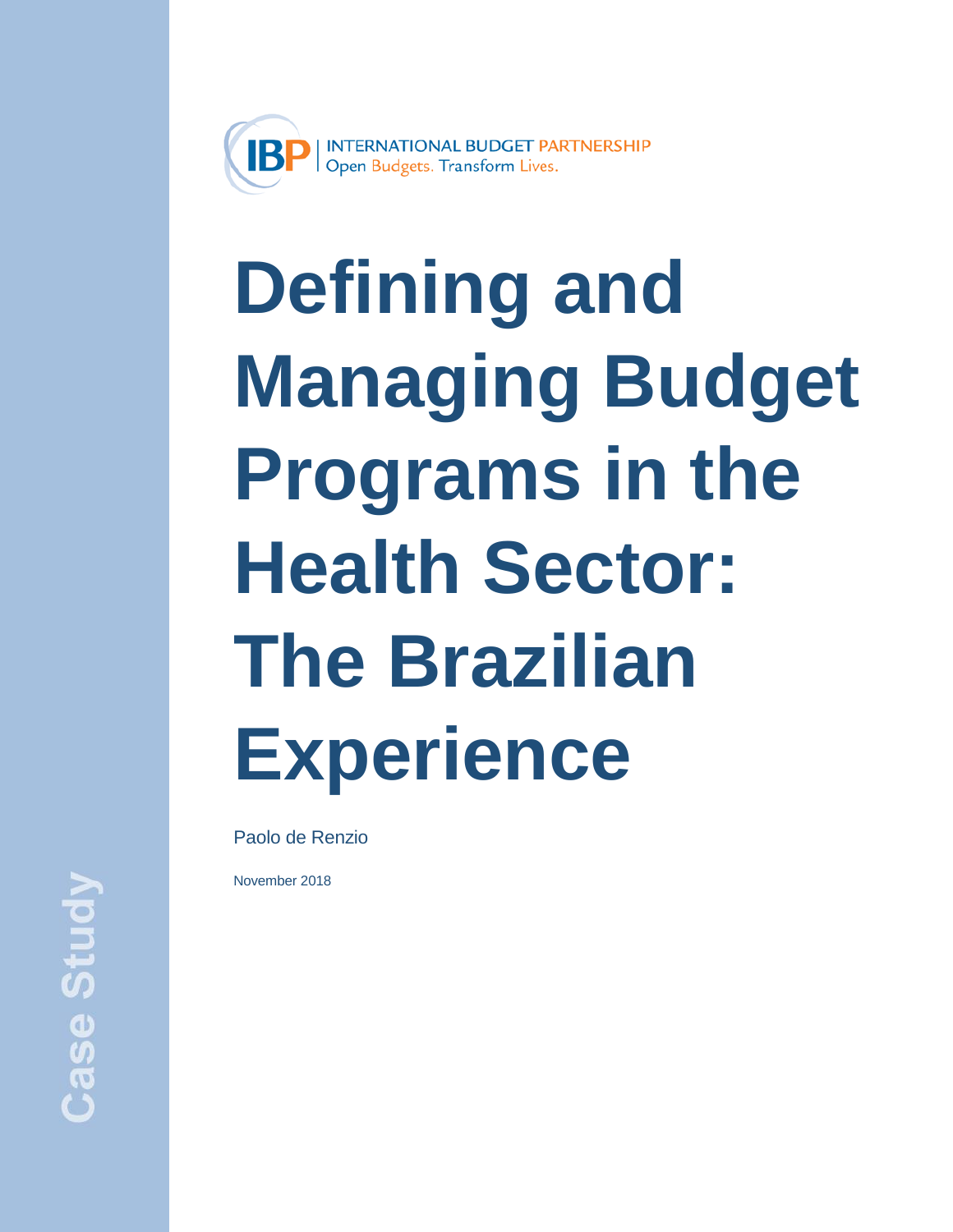## **CONTENTS**

| <b>INTRODUCTION</b>                                                 | 2  |
|---------------------------------------------------------------------|----|
| <b>PROGRAM BUDGETING IN HEALTH: WHAT DOES IT LOOK LIKE?</b>         | 5. |
| <b>PROGRAM BUDGETING IN HEALTH: HOW IT WORKS AND KEY CHALLENGES</b> | 8  |
| <b>CONCLUSIONS</b>                                                  | 11 |
| <b>ANNEX 1. INTERVIEWS</b>                                          | 13 |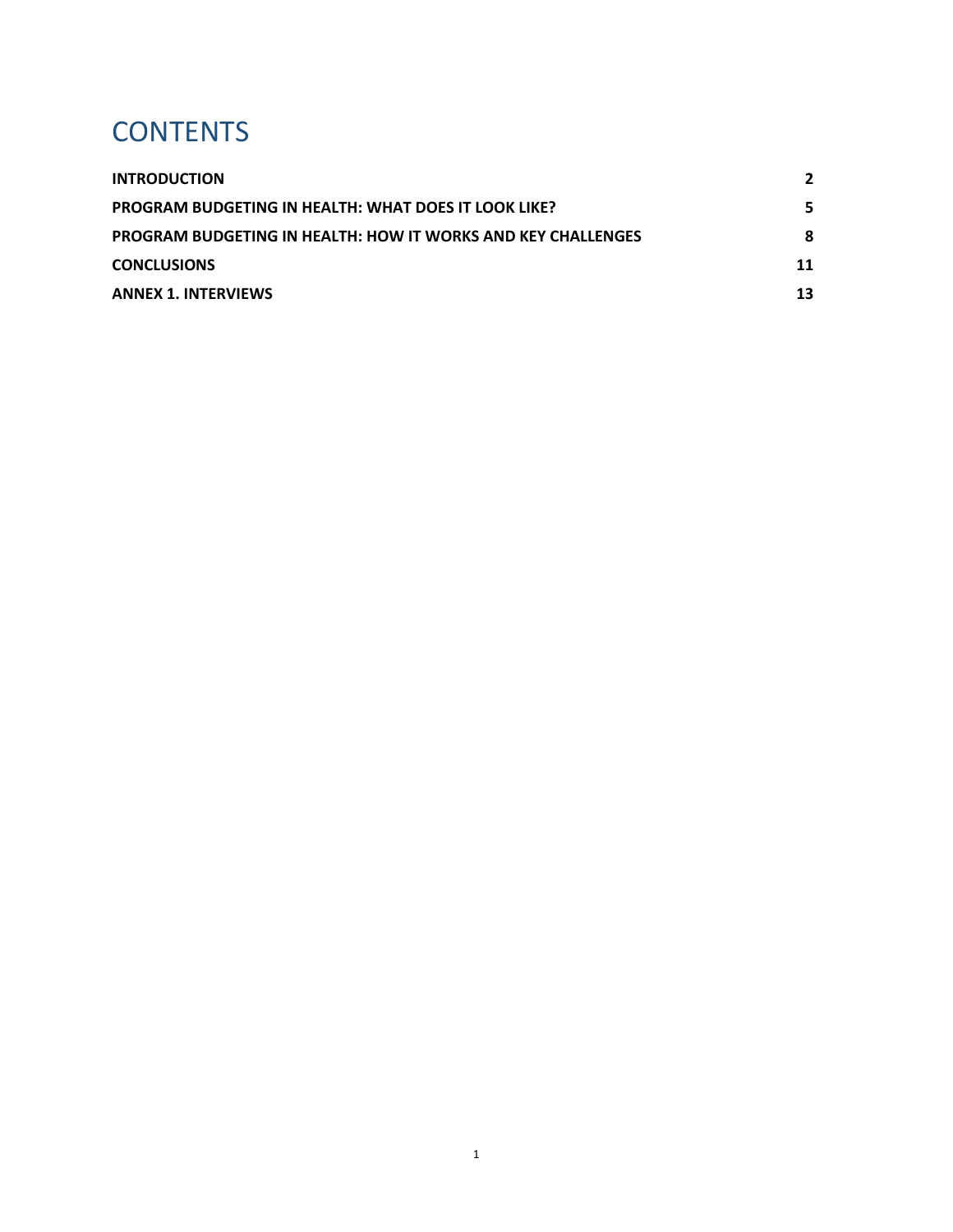*This case study was commissioned as part of the 2018 IBP-World Health Organization's joint paper on program budgeting in the health sector,* **Program Budget Structure in the Health Sector: A Review of Program-Based Budgeting Practices in Low- and Middle-Income Countries**. *Each case focuses on how a given country introduced and modified their approach to program budgeting over time, and the implications for the budget program structure under the respective ministries of health. While all case studies report on countries with budget programs, each country has followed a different approach (using different terms) to orienting their budget toward performance, of which their program budget and program structure is only one element. The cases, as well as the synthesis paper and related materials, are available here[: https://www.internationalbudget.org/analysis](https://www.internationalbudget.org/analysis-insights/program-budgets)[insights/program-budgets.](https://www.internationalbudget.org/analysis-insights/program-budgets)* 

## <span id="page-2-0"></span>INTRODUCTION

With a population of more than 200 million and the eighth largest economy in the world, Brazil is a regional and global emerging power to be reckoned with. In terms of per capita income and human development, Brazil ranks only 79th and 80th respectively, highlighting the challenges that the country still faces when it comes to poverty, inequality and social development. According to World Bank data, Brazil spent 8.9 percent of GDP on health in 2015, up from 8.4 in 2000. This is well above the regional average (7.4 percent) but well below the average for OECD countries (12.5 percent). In terms of health indicators, Brazil does reasonably well in comparison to both regional and global standards, with life expectancy at 75 years and a maternal mortality ratio of 44 per 100,000 live births. However, the country is characterized by strong inequality and regional disparities. Its federal system means that most basic and intermediate services are provided by municipal and state level governments, making the delivery of health services complex and of variable quality.

This short case study looks at how the Brazilian government has approached program budgeting in the health sector, and assesses the way in which it has linked health spending with key policy objectives for the health sector. After a brief historical overview of the development of program budgeting in Brazil, we take a closer look at how budget programs are designed and managed in the health sector, highlight a series of key challenges that the government faces, and conclude with some summary considerations.

#### A BRIEF HISTORY OF PROGRAM BUDGETING IN BRAZIL

The roots of program budgeting in Brazil date back to the 1930s-40s, when the government made some attempts to relate public spending with the implementation of a series of activities linked to the achievement of specific objectives – calling them "services" rather than "programs". It was only in the 1960s, however, that program budgeting was introduced in a more systematic manner. Law No. 4320 of 1964, which provides the legal basis for much of public financial management to this day, introduced programs as the instruments to link capital spending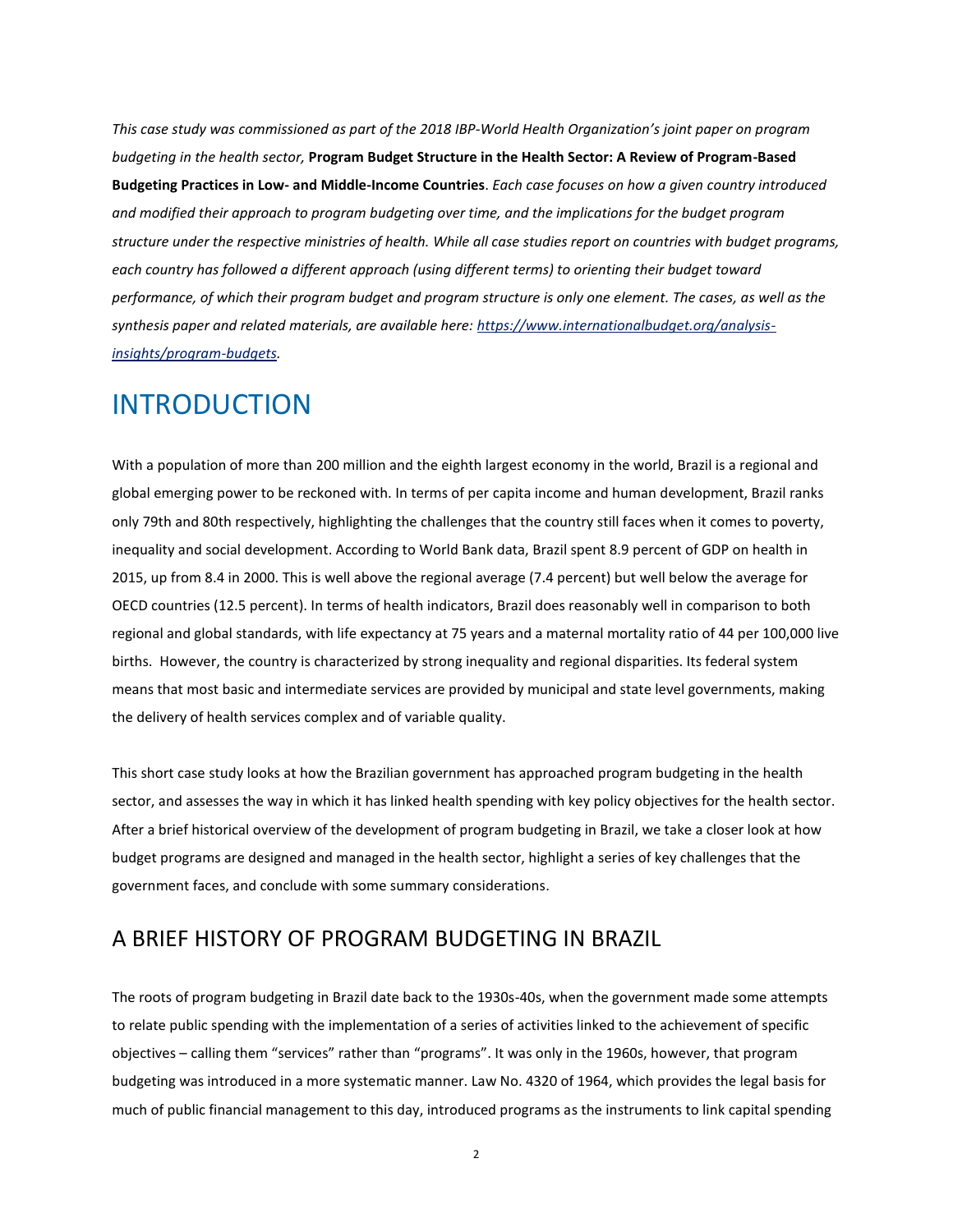to targets that describe the realization of public works or service delivery. Further regulation of the matter came in 1967 with Decree No. 200, which ushered in the use of multi-year sectoral and regional programs as planning instruments, along with an annual "program budget" (*orçamento-programa*) which would detail the annual implementation of those multi-year programs. The parameters of the new Constitution of 1988 continued in this direction without bringing any big changes. It defines the key planning and budgeting instruments as: (a) the Pluriannual Plan (*Plano plurianual*, or PPA), which is formulated over the first year of a presidential mandate and covers a period of 4 years; (b) the Law of Budgetary Guidelines (*Lei de Diretrizes Orçamentárias*, or LDO) to be passed every year to define the key parameters and policy directives that will orient budget formulation; and (c) the annual Budget Law (*Lei Orçamentária Anual*, or LOA). The PPA is meant to define objectives and targets for national, regional and sectoral government plans and programs, while LDOs and LOAs are supposed to translate these into yearly priorities and activities.

The use of the "program" terminology throughout these early decades, however, although clearly intended to link government policy objectives with the key activities meant to achieve them, was not based on a full-fledged results-oriented approach aimed at promoting more effectiveness in public spending. Rather, it was seen as an additional classification system that allowed for building bridges between plans and budgets, rather than a way to more directly ensure that objectives were met.

In preparation for the PPA 2000-2003, efforts in the late 1990s focused on developing a more comprehensive and strategic approach to using budget programs to improve government performance and linking spending with results. Decree No. 2829 of 1998 states that all government actions for the delivery of goods or services directly aimed at addressing society's demands should be structured in programs oriented towards the achievement of the strategic objectives defined for the duration of the PPA. It calls for each program to include, among other things, the definition of an objective, the designation of an organization responsible, and the complement of deadlines, indicators and targets. And, it further indicates that a results-oriented management system should be introduced, through the appointment of program managers within the organizations responsible for each program, the development of an information system to support results-oriented management, and the realization of annual evaluations to verify results achieved, limit waste and inform resource allocation in future years.

Over the decade that followed, and until the formulation of the PPA 2012-2015, these were the principles and practices that supported the development of program budgeting throughout the Brazilian government. Programs would be defined at the beginning of each four-year cycle during the formulation of the PPA, and these programs would then be reflected in annual budgets, alongside their budget allocation. Programs were structured around a "problem" that government action was meant to address, and organized as a set of activities to be financed in order to solve that problem. A set of tools and methods were developed to assist ministries in the formulation of program-based budgets, and of defining activities within each program.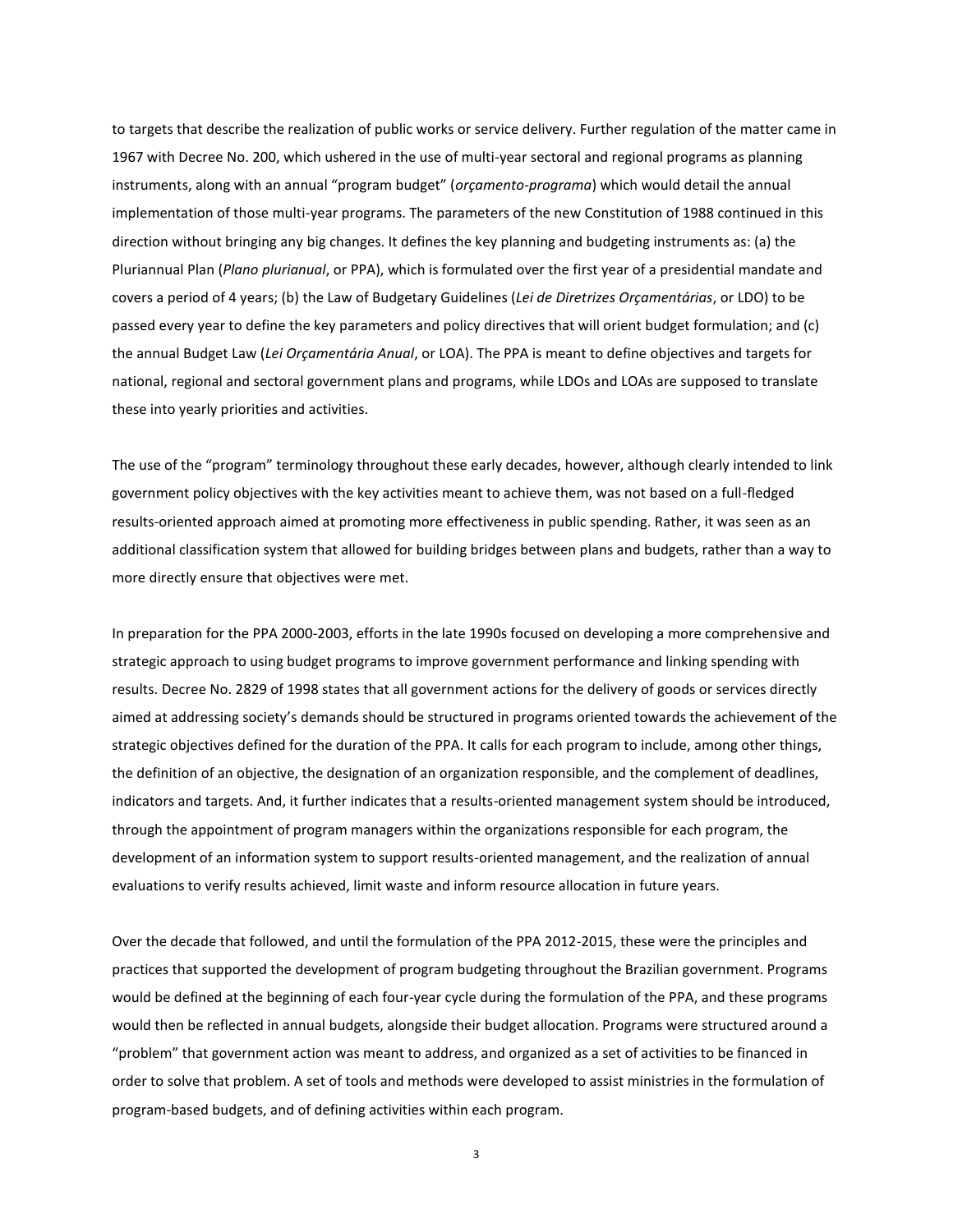Coming up to the formulation of the PPA 2012-2015, and following heated debate within the planning ministry, the government decided that a change was needed. The idea of programs as building blocks of a results-oriented management approach "aimed at achieving strategic objectives" – as th[e PPA 2008-2011 Law](http://www.planejamento.gov.br/secretarias/upload/arquivo/spi-1/ppa-1/2008/081015_ppa_2008_lei.pdf) still indicated – was substituted by an approach in which programs were defined as "expressing and orienting government action" ([PPA](http://www.planejamento.gov.br/secretarias/upload/arquivo/spi-1/ppa-1/2012/projeto_de_lei.pdf)  [2012-2015 Law](http://www.planejamento.gov.br/secretarias/upload/arquivo/spi-1/ppa-1/2012/projeto_de_lei.pdf)), and were rather aimed at explaining the government's agenda to the public, with no immediate link to results. Underscoring this was a shift from management to communication, and from a more technical approach to a more political one. This was probably due to a number of factors, including a realization that using programs as "management units" was very difficult and had not delivered as expected, and that some of the easy gains made during the boom decade were going to give way to more difficult times. Some interviewees also spoke about the influence of individual planning directors and their personal views on what system should be adopted.

Following this shift, the number of programs was drastically reduced, and many of the key ministries were left with a small number of very broad programs, which were mostly meant to summarize in a very broad sense what the government's vision was for a specific sector rather than to detail how resources were going to be spent in support of specific objectives and targets. This has resulted in the need for all of the technical details – including budgetary allocations – to be detailed at lower levels. More specifically, each program is broken down into a series of "objectives" that the government intends to pursue, and into "budgetary actions" (*Ações Orçamentárias*) that in many cases can be considered as sub-programs. While some of these budgetary actions consist of small-scale activities and projects, others – like primary healthcare and pharmaceuticals – had previously been designated as separate programs in the earlier approach, given their large size and complexity.

Figure 1 below, taken from the latest Technical Manual (*Manual Técnico do Orçamento*, o[r MTO 2018\)](https://www1.siop.planejamento.gov.br/siopdoc/lib/exe/fetch.php/mto:pdf:170620_mto_atual_versao-2.pdf) produced by the federal budget office in the Ministry of Planning, Development and Management, summarizes and explains the relationship between the PPA and the LOA under the current approach. At the beginning of each PPA cycle, the planning ministry defines the programs that outline the government's agenda for each area of public policy. There are two main types of programs: (a) "thematic programs" which focus on delivering goods and services to society; and (b) "management, maintenance and services programs" which cover support services of different kinds. For each program, a set of objectives are defined, which in turn are broken down into more specific initiatives. Annual budgets, in turn, use the same program structure as the PPA, and breakdown each program into budgetary actions for which detailed budget information is provided, including responsible agency, source of funding, type of spending, etc. In principle, the key link between annual budgets and the PPA is that  $-$  as a ministry official put it  $$ groups of actions contribute to a specific objective. In fact, Volume II of the LOA groups actions by objective, providing at least some detail of how yearly spending is supposed to contribute to broad policy priorities in each sector.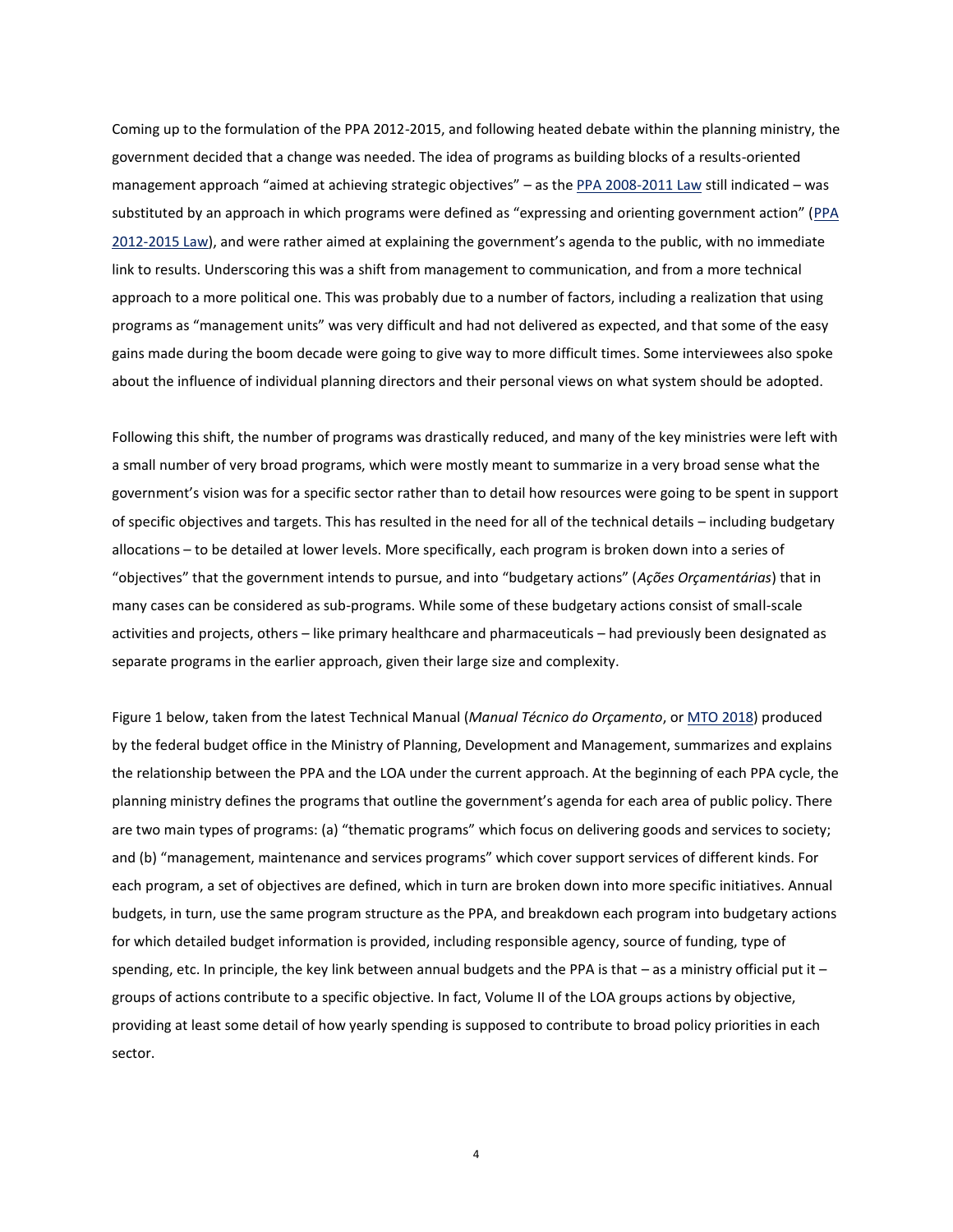

#### FIGURE 1: INTEGRATION BETWEEN BUDGETARY ACTIONS AND THE PPA

Source: MTO 2018, page 37.

In order to better understand how the system works – or is meant to work – and the challenges that it faces, we now turn to the specific case of the health sector.

## <span id="page-5-0"></span>PROGRAM BUDGETING IN HEALTH: WHAT DOES IT LOOK LIKE?

This section reviews how budget programs in the health sector are structured across the PPA and LOA, how they have evolved since 2000, and what they look like in the latest LOA (2018).

Over the period from 2000 to 2012, PPAs and LOAs included approximately 40 programs for the health sector, about two thirds of which fell under the main responsibility of the Ministry of Health. Among these, the largest ones were consistently those for hospital care (*Atenção Hospitalar e Ambulatorial*), primary healthcare (*Atenção Básica*), pharmaceuticals, preventable diseases/ immunizations, sexually transmitted diseases and professional training for health workers. Many of these programs, however, were subject to changes from year to year, rendering the tracking of program spending over time quite difficult. For example, health surveillance for different types of diseases was aggregated for no obvious reason or explanation, and program names were quite often changed, without any clear indication of associated changes in their content and coverage. In addition, two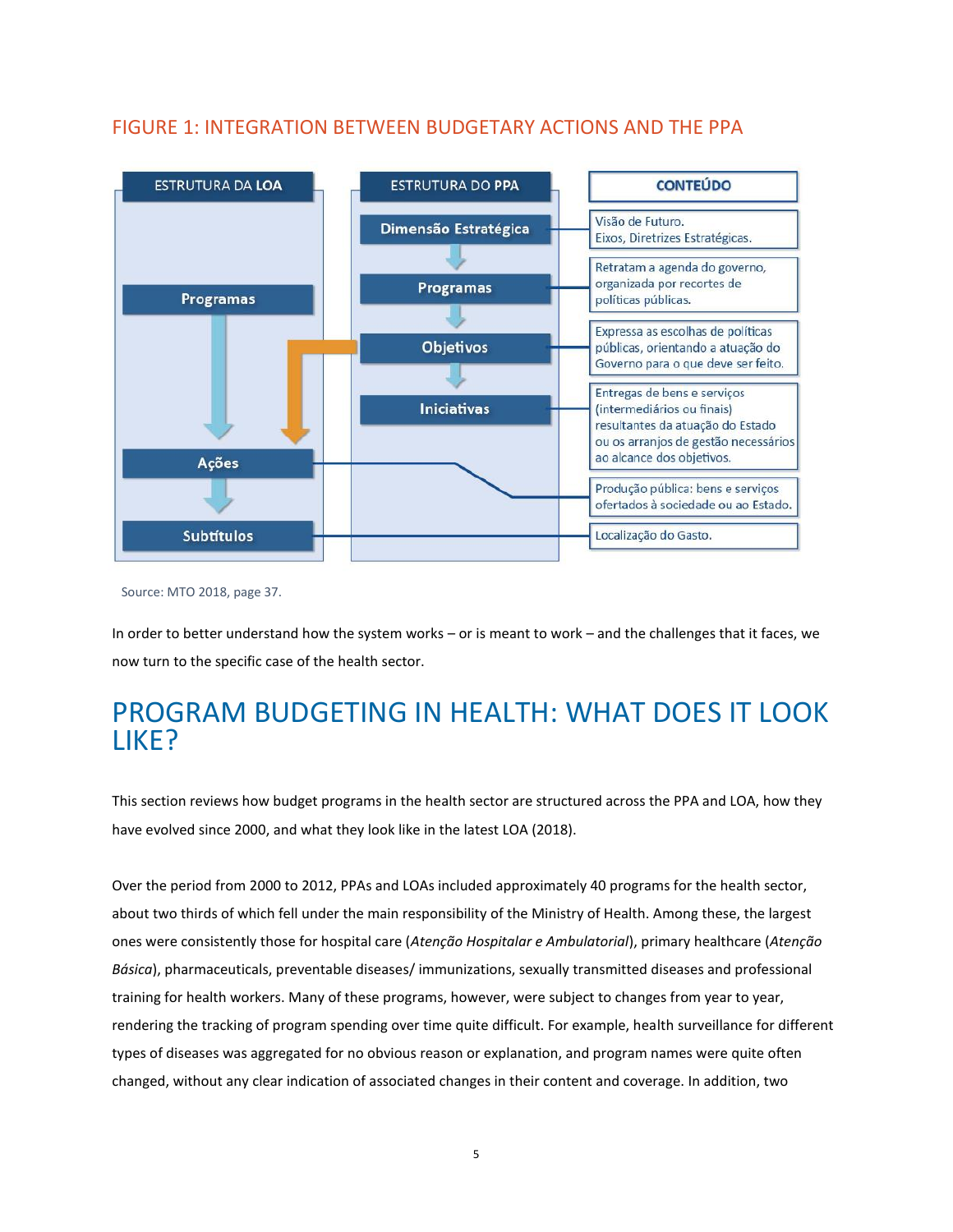separate programs always existed for the payment of salaries of active employees, and of pensions to retired employees, taking up around 20 percent of total budgeted expenditure.

From 2012 onwards, as mentioned above, the shift towards a smaller number of more aggregated programs began to be implemented, and most of the key programs in health were brought under a unique thematic program – "program 2015". Referred to as "Improvement of the Universal Health System" (*Aperfeiçoamento do Sistema Único de Saúde*) in the PPA 2012-2015, after the introduction of the latest PPA in 2016 this program's name was officially changed to "Strengthening of the Universal Health System" (*Fortalecimento do Sistema Único de Saúde*).

Th[e PPA 2016-2019](http://www.planejamento.gov.br/secretarias/upload/arquivo/spi-1/ppa-2016-2019/anexo_i_atualizado_com_a_loa_2016.pdf) devotes 14 pages to program 2015, identifying more than 30 indicators that should be monitored to assess its performance, and then setting out a very large number of targets and initiatives grouped under 12 objectives, which range from a very encompassing "*Expand and qualify access to health services, in a timely manner, with an emphasis on humanization, equity and meeting health needs, improving policies for basic and specialized outpatient and hospital care*" (objective 0713) to a much more specific "*Strengthen social control mechanisms and channels of interaction with health users, guaranteeing transparency and citizen participation*" (objective 0724). Many of the objectives are linked to what previously were separate programs – e.g. professional training, health surveillance, access to pharmaceuticals, etc. In the PPA, however, only an indicative overall budget figure for each program is provided, rather than a more specific allocation to more specific objectives or initiatives. For program 2015, R\$ 102.5 billion is allocated for the first year of the PPA (2016), while an indicative total allocation of R\$ 348.6 billion is included for the remaining three years (2017-2019).

Details for the annual health budget are provided in [Volume IV of the LOA.](http://www.planejamento.gov.br/assuntos/orcamento-1/orcamentos-anuais/2018/loa-2018/volume_iv.pdf) The LOA 2018 allocates an overall budget of R\$ 130.8 billion to the Ministry of Health, of which R\$ 106.1 billion (81 percent) is allocated to program 2015, and R\$ 22.1 billion (17 percent) to the two programs covering salaries (2115) and pensions (0089). The remaining amounts are for smaller components of programs mostly managed by other ministries, such as basic sanitation, food security and promoting the health of indigenous people, or for so-called "Special Operations" (*Operações Especiais*) programs, including contributions to international organizations, and contingency reserves.

The total budget for the Ministry is managed through six budgetary units, which include two foundations, two agencies, a hospital and the National Health Fund (*Fundo Nacional da Saúde*), which manages 93 percent of total budget resources. Each of these units manages a certain number of budgetary actions. The Oswaldo Cruz Foundation (*Fiocruz*) – with a total budget of R\$ 2.6 billion – focuses mostly on health research, while the National Health Foundation (*Fundação Nacional da Saúde*) is responsible for managing actions for the basic sanitation program that falls under the Ministry of Health's responsibility, with a budget of R\$ 3.6 billion. The National Agency for Health Surveillance and for Supplementary Health are responsible for a couple of budgetary actions each, and have budgets of R\$ 0.9 billion and R\$ 0.4 billion respectively.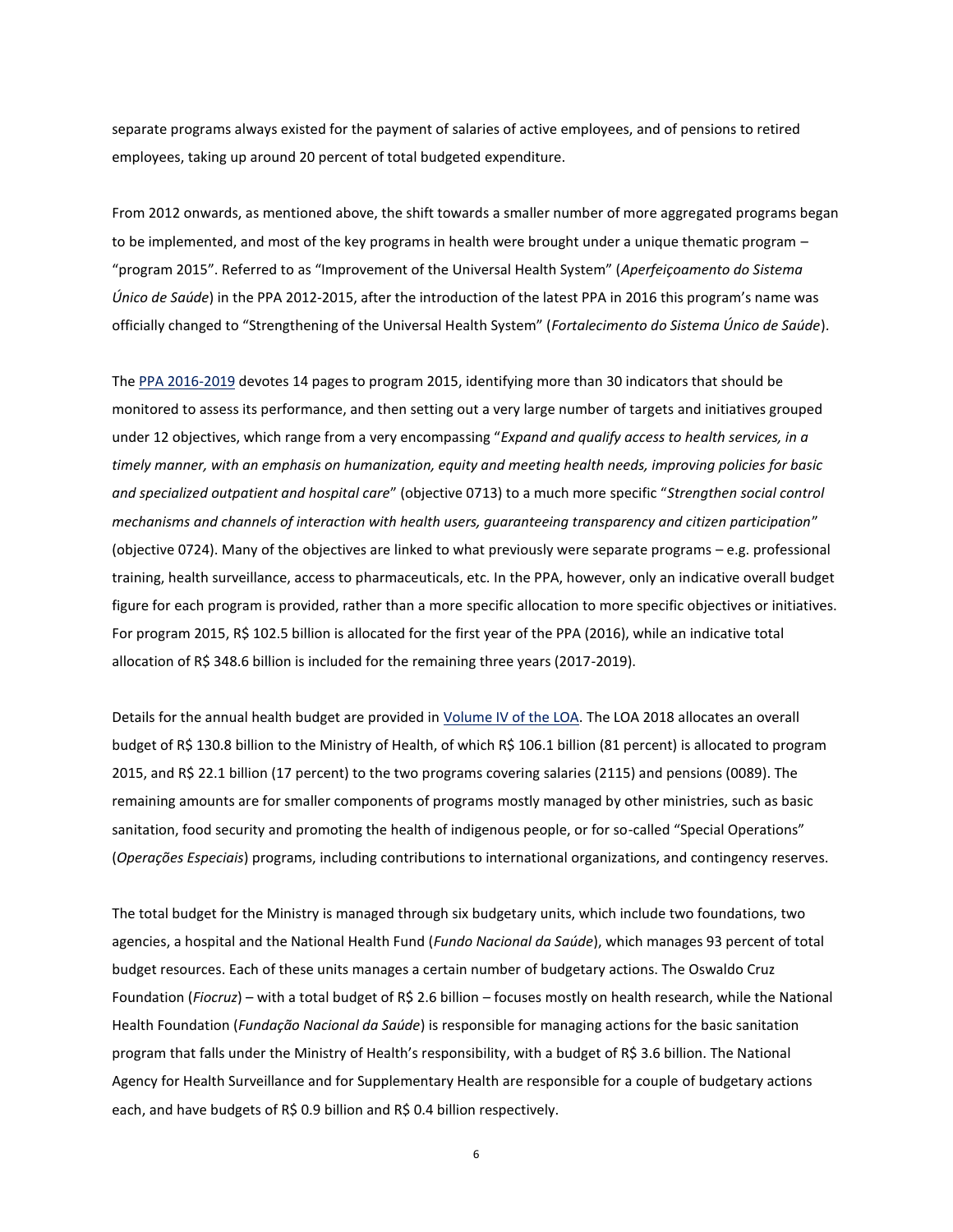The National Health Fund is responsible for managing the bulk of budgetary actions – which number about one thousand in total – though most of them consist of transfers to states and municipalities for funding health services of their competence. That means, for example, that there is a very large number of budgetary actions that correspond to transfers to individual municipalities for funding service delivery and maintenance of primary healthcare, and similar transfers to states for secondary and tertiary care. Many of the larger budgetary actions include funding for both central and decentralized activities for work areas like immunizations, professional training and pharmaceuticals that in earlier budgets figured as separate programs. For each budgetary action an output indicator is included, usually of a very general kind and of difficult interpretation. For example, budgetary action 20YD on professional training ("*Educação e Formação em Saúde*") designates a total number of beneficiaries as its output indicator, with no specifics on whether this corresponds to the number of staff trained nor to the kinds of training the budget is supposed to fund. Other actions are related to process indicators, including all of those that are transfers to lower levels of government.

#### TABLE 1. EXAMPLE OF HOW HEALTH TRAINING IS ADDRESSED IN VARIOUS DOCUMENTS (EXTRACT)

| PPA 2016-2019                                                                                                                                                                                       | LOA 2018 - Volume II                                              | LOA 2018 - Volume IV                                                                                                                                                               |
|-----------------------------------------------------------------------------------------------------------------------------------------------------------------------------------------------------|-------------------------------------------------------------------|------------------------------------------------------------------------------------------------------------------------------------------------------------------------------------|
| Program 2015: Strengthening of the<br><b>SUS</b>                                                                                                                                                    | Program 2015: Strengthening of the<br><b>SUS</b>                  | Program 2015: Strengthening of the<br><b>SUS</b>                                                                                                                                   |
| Objective 0721: Promote training and<br>permanent education, etc.                                                                                                                                   | Objective 0721: Promote training and<br>permanent education, etc. |                                                                                                                                                                                    |
| Target 029N - Achieve 38,500<br>scholarships for residency programs<br>Target 04HF - Qualify 380,000 health<br>professionals                                                                        |                                                                   |                                                                                                                                                                                    |
| Initiative 05TO - Broaden access to<br>permanent education for health<br>professionals<br>Initiative 05UH - Strengthen<br>communities of practice and<br>collaborative networks<br>$\lceil  \rceil$ |                                                                   |                                                                                                                                                                                    |
|                                                                                                                                                                                                     | Budgetary Action 20YD - Education<br>and training in health       | Budgetary Action 20YD - Education<br>and training in health<br>No. of beneficiaries: 6,440 (Fundação<br>Oswaldo Cruz)<br>No. of beneficiaries: 58,910<br>(Fundo Nacional de Saúde) |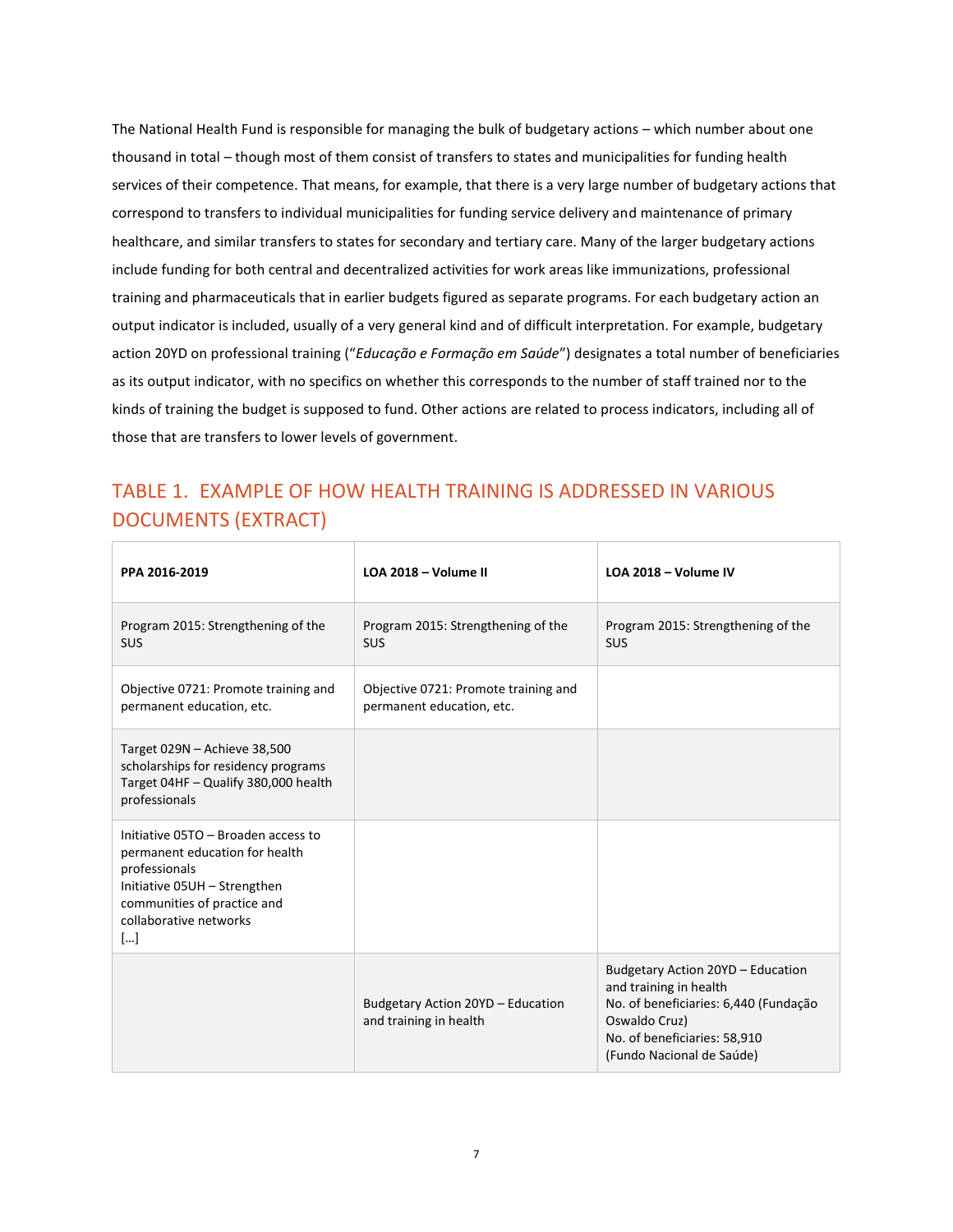In [Volume II of the LOA](http://www.planejamento.gov.br/assuntos/orcamento-1/orcamentos-anuais/2018/loa-2018/volume_ii.pdf) a correspondence is drawn between individual budgetary actions and objectives drawn from the PPA. So, for example, the professional training budgetary action is pretty much the only one that contributes to the related PPA objective. In principle, that would suggest that it should be easier to link the budgetary allocation and its related output targets in the LOA to the targets and initiatives that are listed under this objective in the PPA. However, as can be seen in Table 1 above, targets and initiatives in the PPA are of a very varied nature, and are not easily linked with the targets identified for the relevant budgetary action in the LOA. It could well be that the more than 60,000 beneficiaries of training indicated in the LOA are part of the 380,000 for the PPA as a whole, but there are no details about how that is supposed to happen, or about how other targets are to be met.

Other, broader PPA objectives include a much larger number of budgetary actions. The previously mentioned objective on access to healthcare, for example, includes 27 actions with a total budget equivalent to more than half of the total health budget. The link to the targets and initiatives identified in the PPA, however, is often not very clear. Some of the budgetary actions – especially those related to specific infrastructure projects like the construction of a hospital – can easily be identified in both documents. In many other cases, though, it is much less obvious exactly how individual budgetary actions, or groups of them, are supposed to contribute to PPA targets and initiatives.

## <span id="page-8-0"></span>PROGRAM BUDGETING IN HEALTH: HOW IT WORKS AND KEY CHALLENGES

This section discusses some important aspects of the definition and management of budget programs in the health sector and is primarily aimed at contributing important elements for cross-country comparisons.

**The concept of "program" is often used in loose terms by government, which can complicate both transparency and accountability**. Programs, as identified in the PPA, are meant to shape budget allocations and government intervention across sectors. But the health ministry often uses the term "program" to describe interventions and communicate with the public in ways that can create some confusion. On the ministry's homepage there is a link to a section of the website called "[actions and programs](http://portalms.saude.gov.br/acoes-e-programas)", which one would expect to have direct linkages to items in the PPA and LOA using the same terminology. Yet, many of the initiatives described on that page do not appear at all in budget documents, leaving people wondering how the government intends to implement them. For example, the Family Health Strategy (*Estratégia Saúde da Família*) appears as a program on the ministry's website, but no similarly named program appears in budget documents, despite appearing as one of the targets in the PPA.

**The overall responsibility for designing the broad structure of budget programs belongs to the planning ministry, which reviews and updates it every four years, as part of the process for formulating the PPA**. While, of course,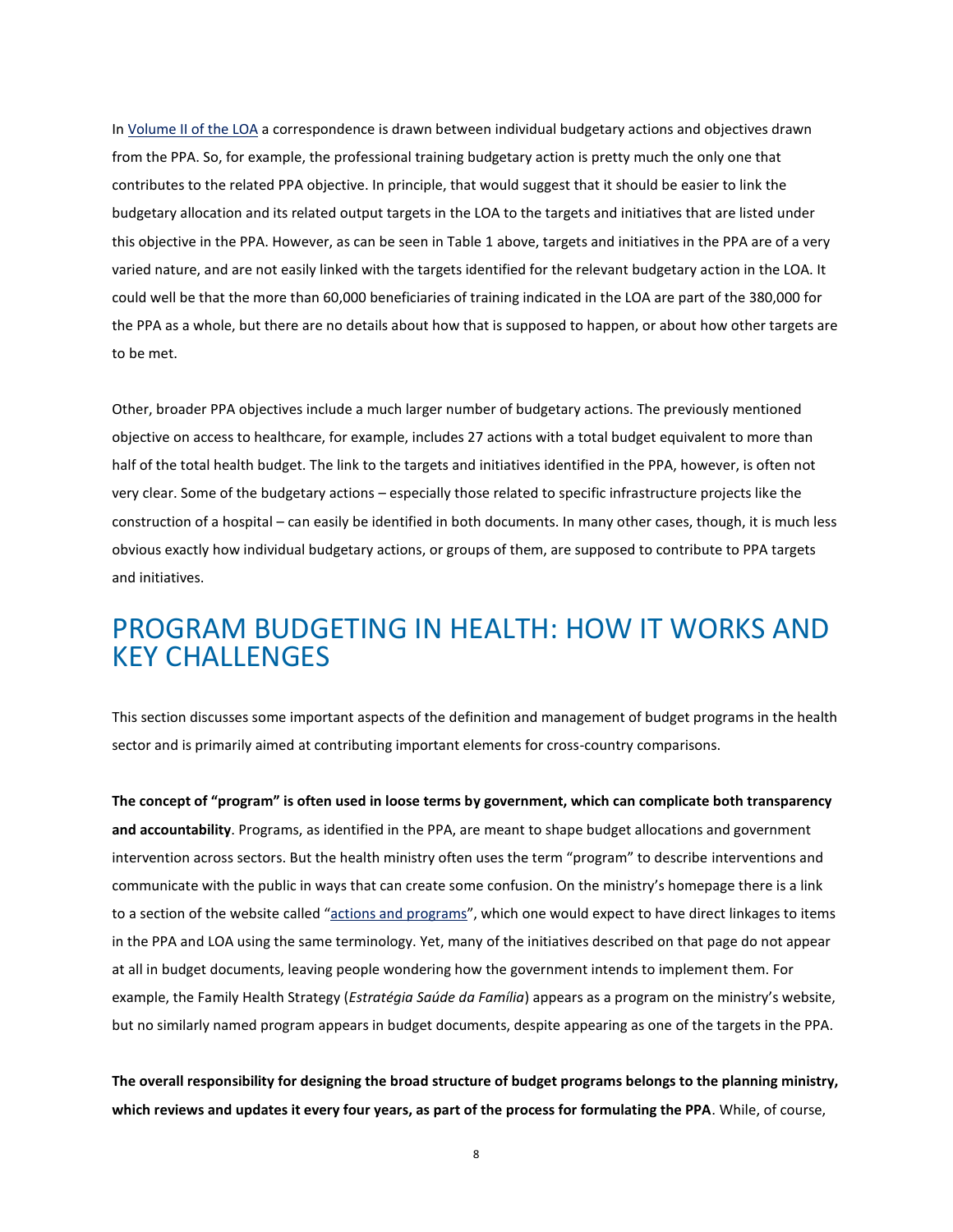some consultations with sector ministries occur, the key decisions are made by the planning ministry. The decision to shift towards a more aggregated program structure, for example, was an initiative of the planning ministry during the formulation of the PPA 2012-2015. The idea was presented to sector ministries for discussion, and was accepted by most of them, including the health ministry, without major pushbacks. This is also because it is the sector ministries that ultimately decide how many and which budgetary actions to include in their budget proposal, in consultation with the federal budget office (*Secretaria Federal de Orçamento*, or SOF). And it is against budgetary actions – or sub-programs – that ministries really plan their interventions and activities, and that resources are appropriated in the LOA.

**Detailed budget planning happens below the level of budgetary actions and related resource allocations, using so-called budgetary plans (***Planos Orçamentários***, or POs)**. These are not included in the budget proposal, but are available on the planning ministry's website through a portal called *[Painel do Orçamento](https://www1.siop.planejamento.gov.br/painelacessopublico)*, where detailed data can be pulled up from the government IFMIS using different fields. Again, using professional training in health as an example, the action includes six POs, including support for health-related technical schools and training centers, for continuing education in health and for development of university degrees in strategic areas for the health system as a whole. These POs, however, do not include specific indicators or targets.

**The health ministry felt that being responsible for an individual thematic program, no matter how large or complex, would provide them with additional flexibility in managing available resources**. Given that programs are defined in the PPA law, and can only be changed through a legislative process, transforming major programs into large budgetary actions within a unique program would make shifting resources between various areas under the ministry's responsibility easier. Such an increase in flexibility, however, was questioned by a budget specialist in Congress, who said that the law determines fairly strict procedures for shifting funds around budgetary actions as well. A section of the LOA (Art. 4) details limitations to such shifts and requires the process to be vetted and approved by the planning ministry. It is only at the level of POs that each ministry has direct responsibility and flexibility to adjust allocations.

**Over the years, a decision was taken to create separate programs for salaries and other staff costs, rather than to attribute staff costs to specific programs or actions**. In the years between 2000 and 2012, when programs were intended as tools for promoting results-oriented management, some effort was put into a more comprehensive costing of activities, including staff costs, but due to the complexities involved, this was never fully realized. Also, a choice was made to limit the focus of budgetary actions on specific diseases, in order to be better able to respond flexibly to emergencies such as epidemics. For example, while in 2000 specific budget programs existed for fighting malaria, dengue fever and tuberculosis, in the LOA 2018 this is no longer the case, with budgetary actions more generally tackling infectious diseases of different kinds.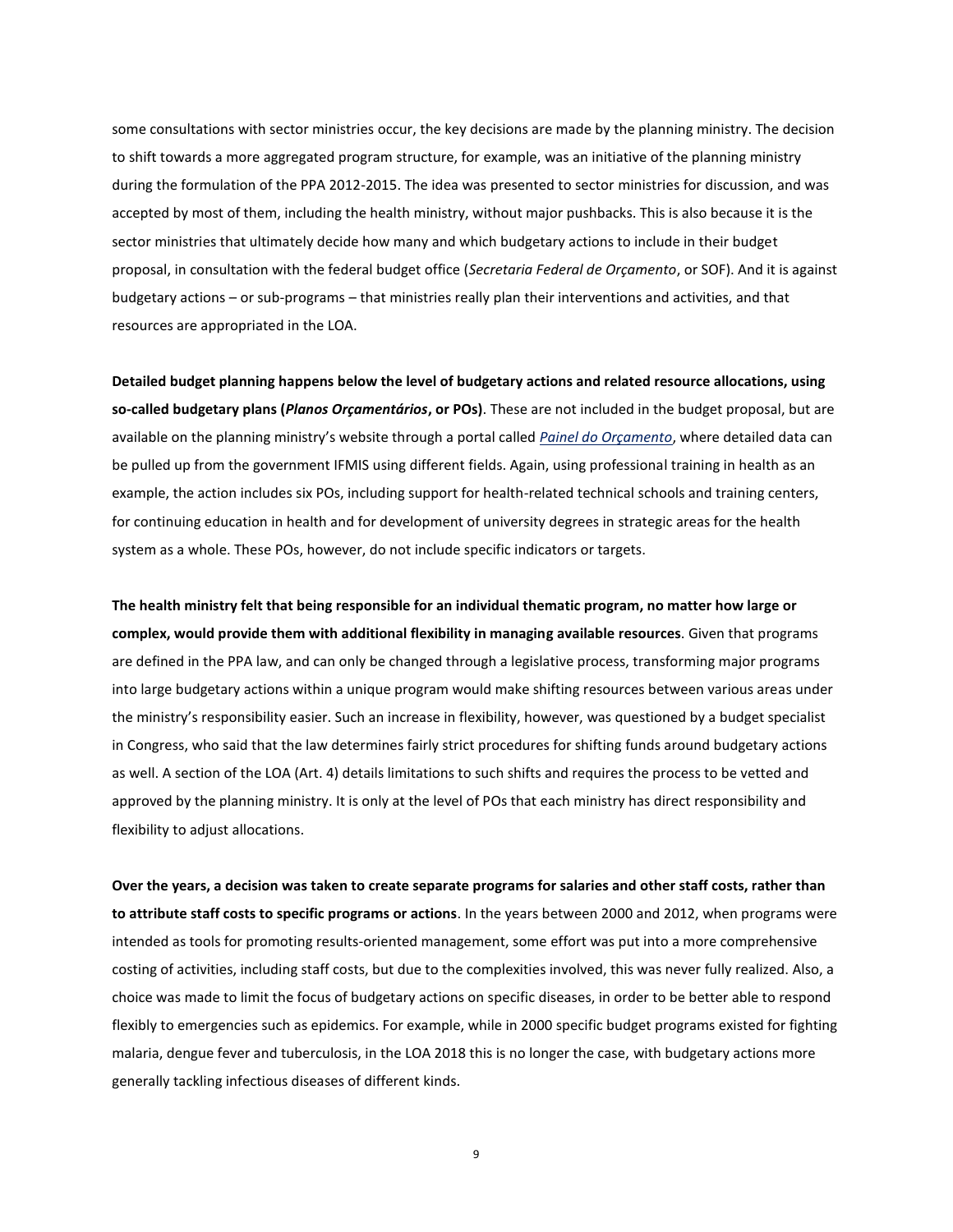**The relationship between the structure of programs and budgetary actions and the administrative structure of the health ministry is complicated by the use of the National Health Fund as the main channel for managing funds in the health sector**. As already indicated, foundations and agencies under the health ministry are allocated budgetary resources for specific activities, but the bulk of the budget is channeled through the Fund, with no specific indication of which Department (or *Secretaria*) is responsible for its management and implementation. As already indicated, many such allocations are transfers to states and municipalities, but quite a few large ones are registered as national-level actions, and therefore managed by the federal ministry. Looking at the ministry's structure, it is not difficult to figure out who should be responsible for which budgetary actions. For example, the Department for Pharmaceutical Assistance and Strategic Inputs is clearly the part of the Ministry of Health's structure responsible for most actions related to ensuring adequate access to medicines. However, no information to explain this is available in the budget documents.

**As already indicated, the output or process indicators included in the budget proposal for each budgetary action bear little relation to the objectives and targets defined for programs as a whole in the PPA**. This is partly due to the fact that while objectives and targets are defined in the PPA every four years, indicators for budgetary actions are defined through the annual budget process. Planning and budgeting are often treated as separate functions with limited integration. In the LOA, the process or output indicators identified for individual budgetary actions are not easily linked with the targets identified for objectives in the PPA, which in turn are not always clearly related to the long list of impact indicators that are meant to monitor performance at the program level.

**In terms of reporting, getting a full picture of what happened during budget execution for specific budgetary actions in the health sector is a complex task**. There are three kinds of reports and sources of information that can be used to track spending, outputs and results. The first one is the Annual Management Report (*[Relatório Annual](http://portalms.saude.gov.br/relatorio-de-gestao)  [de Gestão](http://portalms.saude.gov.br/relatorio-de-gestao)*, or RAG) published by the health ministry. This provides aggregate spending information which is not broken down by budgetary action, only by broader categories and sub-functions. It also reports on actual progress toward targets under each objective drawn from the PPA and the National Health Plan (*Plano Nacional de Saúde*, or PNS), and indicates which budgetary actions contributed to that target, but again without detailing how much was spent for each, and on what. The second source is the Annual Evaluation Report (*[Relatório Anual de Avaliação](http://www.planejamento.gov.br/assuntos/planeja/plano-plurianual)*) on the PPA, published yearly by the planning ministry. This report includes performance information on targets under each objective, with an indication of necessary remedial actions, in its Annex 2, and financial information on budget execution by budgetary action in its Annex 4, but without making any links between the two. Finally, detailed management reports (*[Relatórios de Gestão](http://portal.tcu.gov.br/contas/contas-e-relatorios-de-gestao/contas-do-exercicio-de-2017.htm)*) are submitted by individual departments within the health ministry to the supreme audit institution (*Tribunal de Contas da União*, or TCU). These last ones are very detailed reports for specific areas of responsibility within the ministry and include information for each budgetary action, covering both financial and non-financial information on the indicators associated with each action as well as a short explanatory narrative. While the full combination of these reports allows a fairly detailed picture of the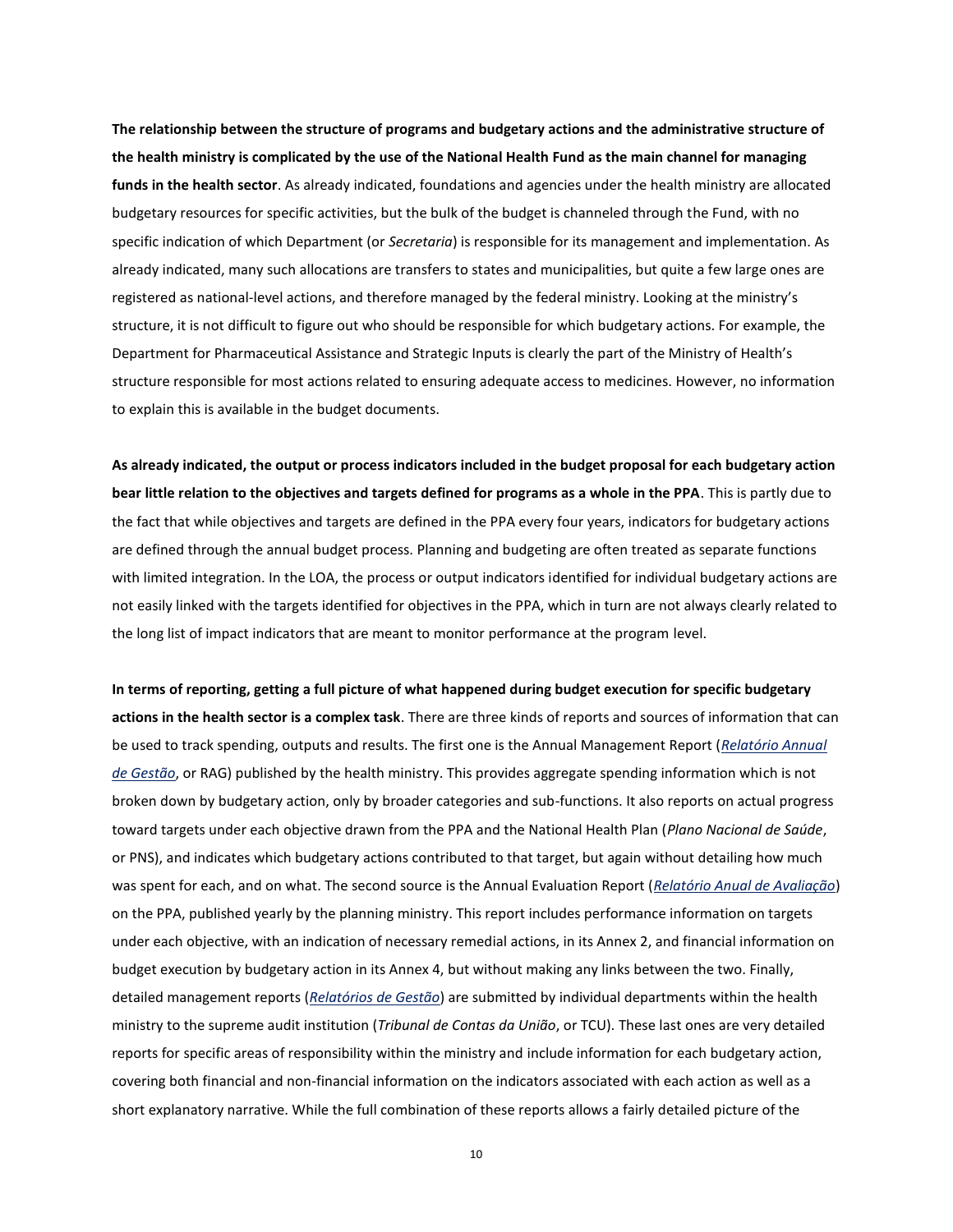implementation of budgetary actions, the multiplicity and fragmentation of reporting renders such an exercise very difficult and time-consuming.

**Reporting and accountability is further complicated by the decentralized nature of health service delivery**.

Around two thirds of the financial resources in the health ministry's budget consist of transfers to states and municipalities to fund the delivery of health services under their responsibility. Most of these transfers are termed "Fund-to-Fund", as they are channeled from the National Health Fund to similar funds which exist in each state and municipality. While the LOA details the specific budgetary actions that the funds are meant to be spent on, the actual financial transfers happen in two overall blocks, one for recurrent and one for investment spending. This recently introduced reform – previously transfers were structured according to seven different areas of intervention – was meant to provide local governments with more flexibility in budget execution, and to help avoid the building up of unspent funds. By further delinking the approved budget from execution modalities, many are worried that it will weaken accountability for budget execution and make it much more difficult for central agencies to have a clear idea of how funds are actually being spent, without recourse to detailed audits.

**Actual oversight and accountability provided by Congress is very limited**. According to a number of people interviewed, despite the wealth and detail of information that is published by government and provided to Congress, parliamentarians have shown very limited interest in holding the executive accountable for program execution and for performance against objectives and targets identified in the PPAs and LOAs. Their interest in annual budgets and their execution is usually limited to specific investments which benefit their electoral base, and sometimes are linked to controversial "individual parliamentary amendments" (*Emendas Parlamentares Individuais*) that they can include in the approved budget and which the executive is obligated to execute up to a certain amount, or to items which get wide coverage in the media and on which therefore they feel pressured by public opinion. Recent examples include special committees that were created to accompany the Zika virus outbreak in 2016, and the military intervention to boost safety in Rio de Janeiro in 2018.

## <span id="page-11-0"></span>**CONCLUSIONS**

This short paper has brought together evidence from documents, reports and interviews with key informants on program budgeting in the Brazilian health sector.

Brazil has a very long history of using program budgeting to organize public spending and link it with public policy objectives. Approaches to the use of program budgets have shifted and morphed numerous times over the years, but have been more or less consistent over the past two decades, when the purpose and use of different planning and budgeting instruments was better structured and firmed up. Over this time, however, the actual shape and content of budget programs in the health sector have seen a number of important changes, leading to the current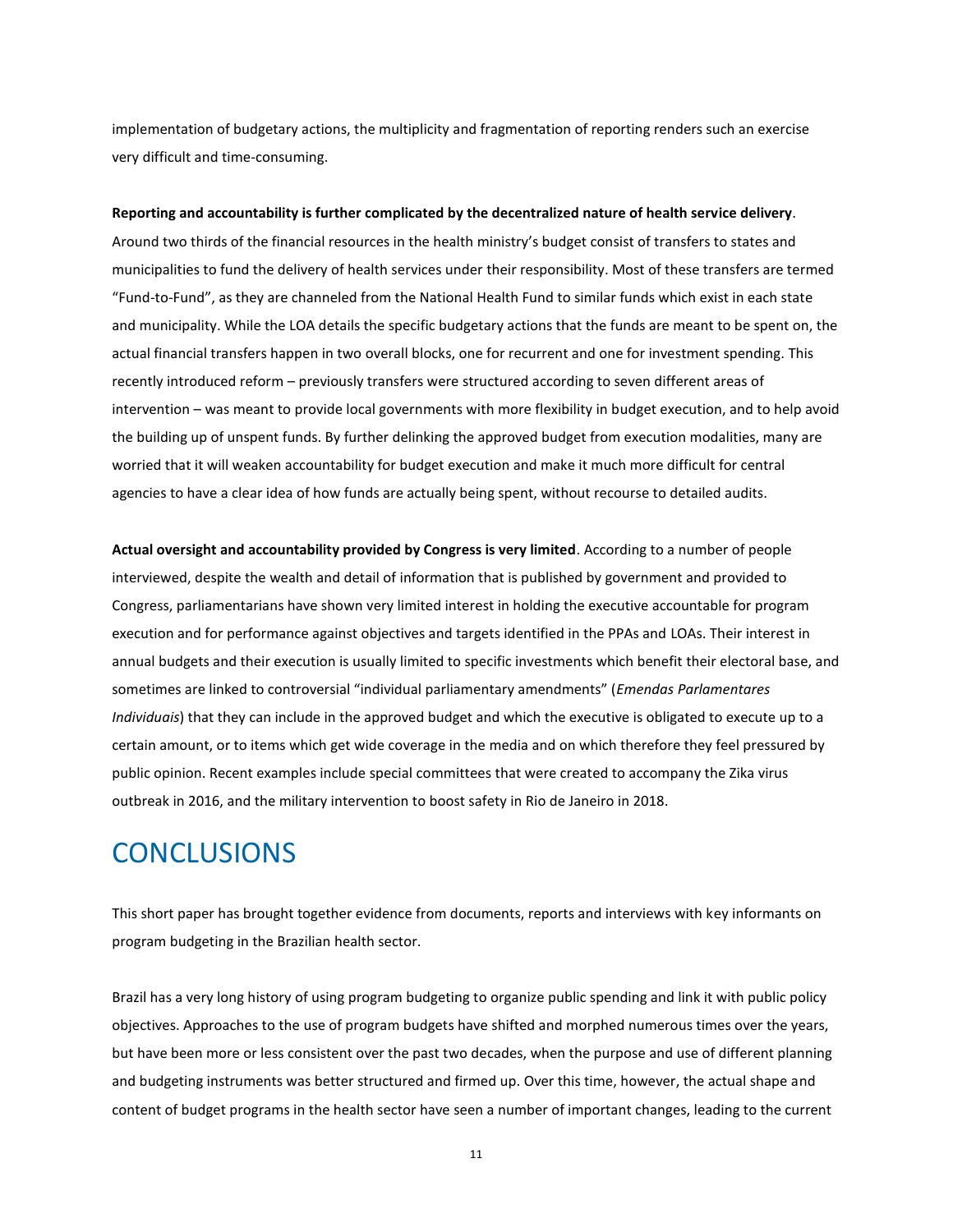structure of a single, comprehensive program for the sector as a whole, broken down into a very large number of budgetary actions, some of which are very broad and worth many billion Reais, while others entail just a few million and have a specific and narrow focus.

The architecture for linking public spending with a specific set of activities aimed at achieving policy objectives and of indicators for monitoring progress is quite complex, and involves a multiplicity of planning and budgeting instruments, and reporting arrangements. The system is characterized by high levels of transparency, in the sense that a large amount of information is made publicly available. That information importantly includes manuals and guidelines, making it possible, in principle, to figure out how public funds are being spent and with what results. Unfortunately, due to the large number of often disconnected systems and reports, accessing and understanding the available information is quite difficult. And using it for accountability purposes is even more complicated, due to the decentralized nature of health service delivery and to weak parliamentary oversight. As a consequence, the potential of Brazil's program budgeting systems and practices to improve health service delivery remains mostly untapped, and budget and performance information is rarely effectively utilized to inform and improve government decision-making and action.